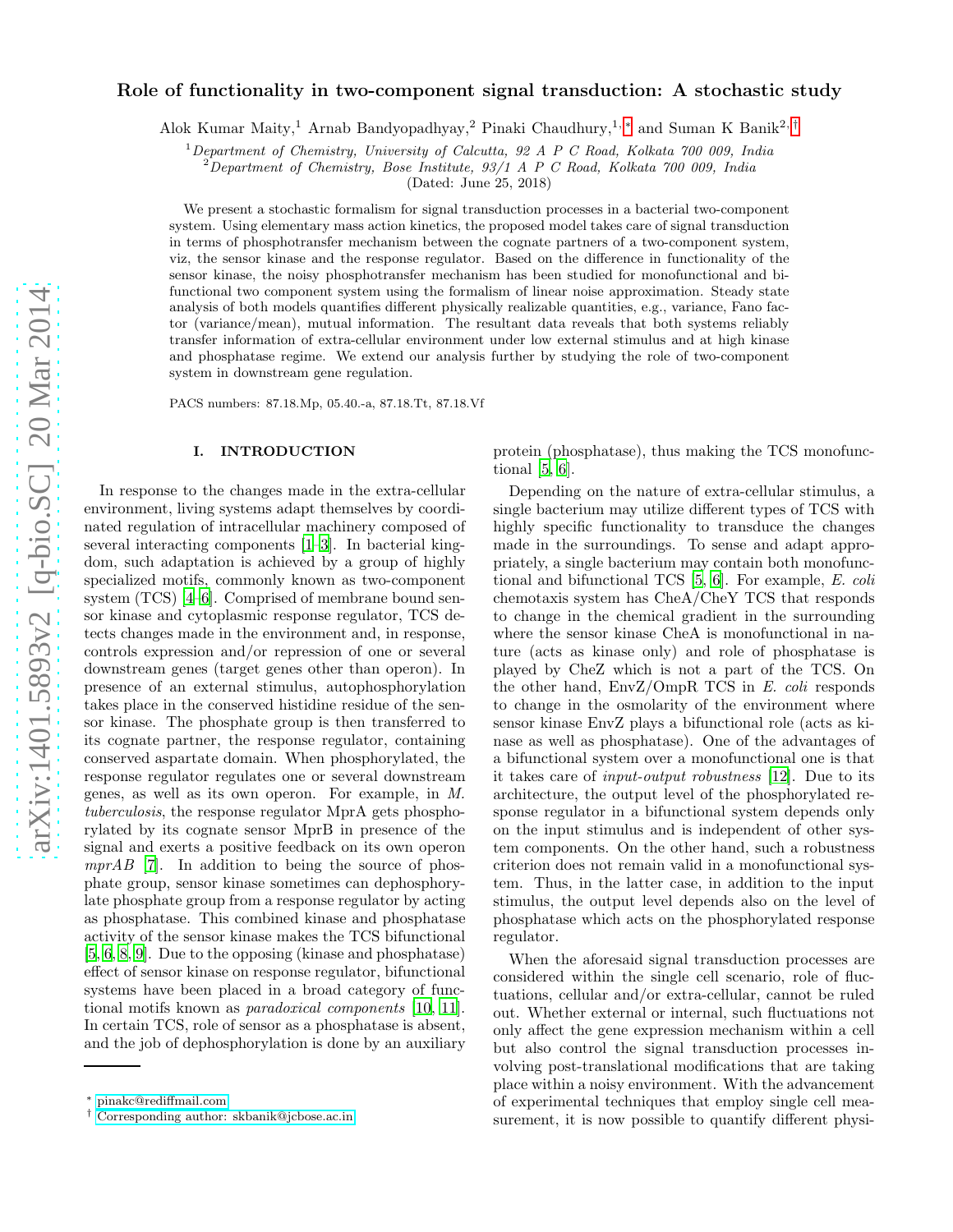cally realizable quantities like variance, Fano factor (variance/mean), etc., of different cellular components[\[13](#page-9-11)[–20\]](#page-9-12). In this light, it is thus worthwhile to develop a stochastic formalism to study signal transduction processes in bacterial TCS keeping in mind the difference in functionality of the sensor kinase. Although deterministic modeling of bacterial signal transduction machinery is known in the literature [\[7,](#page-9-4) [12,](#page-9-10) [21](#page-10-0)[–24](#page-10-1)], few attempts have been made to study the same using a stochastic framework. In this connection, it is important to mention the theoretical modeling of bacterial two component system where stochastic kinetics has been used to study different phenotypic response (graded and all-or-none) [\[25,](#page-10-2) [26](#page-10-3)]. In the present work, however, we have developed a mathematical formalism to study signal transduction processes in generic bacterial TCS. While developing the model, we have taken into account only the post-translational modification in terms of phosphorylation-dephosphorylation kinetics as the timescale of the phosphotransfer kinetics is faster than the synthesis and/or degradation timescale of the system components [\[21\]](#page-10-0). As mentioned earlier, the main role of TCS is to transmit the information of changes in the extra-cellular environment reliably within the cell. In the proposed stochastic study, we compare information processing in TCS with the monofunctional and the bifunctional property of sensor kinase. Combining both theoretical and numerical approaches, we show that for a fixed level of fluctuations due to stimulus, bifunctional TCS carries out a more reliable signal processing compared to monofunctional TCS.

The rest of the paper is organized as follows. In the next section, we develop the mathematical model to study signal transduction mechanism in monofunctional and in bifunctional system. Results of the model are discussed in Sec. III and the paper is concluded in Sec. IV.

#### II. THE MODEL

Following phosphotransfer kinetics depicted in Fig. [\(1\)](#page-1-0) for both monofunctional and bifunctional systems, we have developed a mathematical model for noisy signal transduction in the present communication. In presence of an external inducer  $I$ , sensor kinase  $S$  gets phosphorylated at the conserved histidine residue to form  $S_p$ . Phosphorylated sensor then transfers the phosphate group to its cognate response regulator R, forming  $R_p$ . It is important to note that the above mentioned kinetics is common for both monofunctional and bifunctional systems. When it comes to removal of the phosphate group (dephosphorylation) from the response regulator, the two systems (monofunctional and bifunctional) behave differently. In the monofunctional system, the phosphate group from  $R_p$  is removed by a phosphatase  $P_h$  whereas, in the bifunctional one, the phosphate group is removed by the unphosphorylated sensor  $S$  itself. Thus, in monofunctional system, the sensor acts as a source of phosphate group and, in bifunctional system, the same acts



<span id="page-1-0"></span>FIG. 1. (color online) Schematic diagram of phosphotransfer motif in (a) monofunctional and (b) bifunctional two component system.  $S$  and  $S_p$  stand for unphosphorylated and phosphorylated form of sensor kinase, respectively. Similarly,  $R$  and  $R_p$  stand for unphosphorylated and phosphorylated form of response regulator, respectively.  $P_h$  stands for phosphatase.  $\pm P$  stand for addition/removal of the phosphate group (shown by orange hexagon). Note that in monofunctional system, sensor kinase acts as a source of phosphate group whereas, in bifunctional system, it acts both as source and sink for the phosphate group.

as a sink in addition to being a source of the phosphate group. Considering the aforesaid interactions, the minimal kinetic steps for the phosphotransfer motif can be written as

<span id="page-1-1"></span>
$$
\xrightarrow{k_{sI}} I \xrightarrow{k_{dI}} \varnothing,
$$
\n(1a)

$$
S \underset{k_{dp}}{\overset{k_p I}{\rightleftharpoons}} S_p, \tag{1b}
$$

$$
S_p + R \xrightarrow{k_k} S + R_p, \tag{1c}
$$

$$
P_h + R_p \xrightarrow{k_{pm}} P_h + R,\tag{1d}
$$

$$
\xrightarrow{k_{sP_h}} P_h \xrightarrow{k_{dP_h}} \varnothing,
$$
\n(1e)

$$
S + R_p \xrightarrow{k_{pb}} S + R. \tag{1f}
$$

In the above kinetic steps, Eq. [\(1a\)](#page-1-1) refers to the synthesis and degradation of the external inducer  $I$ . Eq. [\(1b\)](#page-1-1) takes care of autophosphorylation and dephosphorylation of the sensor kinase. While modeling the autophosphorylation reaction, we have considered the signal I as a catalyst which helps to convert the sensor S to its phosphorylated form  $(S_p)$ . However, theoretical formalism developed earlier considered a more general framework for stochastic signaling through enzymatic futile cycles [\[27\]](#page-10-4). Eq. [\(1c\)](#page-1-1) considers the kinase reaction and Eq. [\(1d\)](#page-1-1) considers the phosphatase activity of  $P_h$  towards  $R_p$ . It is important to mention that while writing the kinase and the phosphatase kinetics, we have considered second order bi-molecular reaction scheme, although these reaction kinetics are generally written using Michaelis-Menten type kinetics in the existing literature [\[7,](#page-9-4) [21](#page-10-0)[–24\]](#page-10-1). One of the advantages of using Michaelis-Menten kinetics is that it generates ultrasensitive switch in a system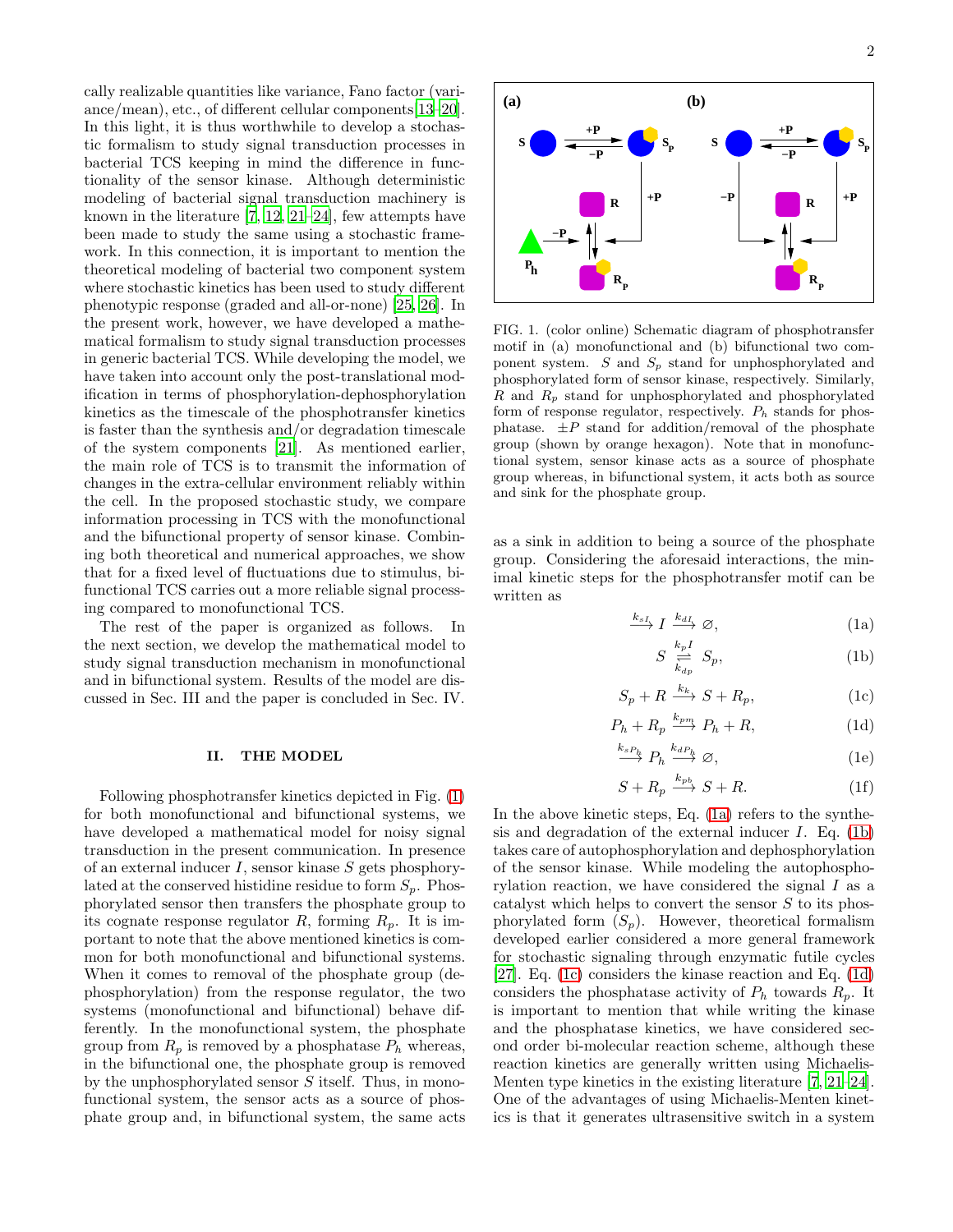[\[7,](#page-9-4) [25,](#page-10-2) [28](#page-10-5)[–30\]](#page-10-6) provided the network architecture generates substantial nonlinearity. However, the reason behind using the second order bi-molecular reaction scheme in the present work is that it makes our analytical calculation tractable as shown in Sec. IIA and Sec. IIB. Since the auxiliary protein  $P_h$  behaves as an alternative source of phosphatase in the monofunctional system, it is worthwhile to consider its kinetics (synthesis and degradation) in the model. To this end, production and degradation of the phosphatase  $P_h$  has been taken care of by Eq. [\(1e\)](#page-1-1). Finally, Eq. [\(1f\)](#page-1-1) is due to the phosphatase activity of S towards  $R_p$ . Note that Eqs. [\(1a-1c\)](#page-1-1) are common for both monofunctional and bifunctional systems. Eqs. [\(1d-1e\)](#page-1-1) are exclusive for the monofunctional system and Eq. [\(1f\)](#page-1-1) is solely for the bifunctional system. While writing the kinetic steps, we have mostly considered the post-translational modification for sensor and response regulator. As mentioned earlier, we do not consider synthesis and degradation of the system components (S and R) in the proposed model which keeps the total amount of sensor and response regulator constant, i.e.,  $S + S_p = S_T$ and  $R + R_p = R_T$ .

To understand the role of fluctuations prevalent due to the external inducer I and the intrinsic cellular noise affecting the phosphotransfer mechanism, we adopt Langevin approach to define different physical quantities. Langevin approach within the purview of linear noise approximation is a valid approach provided fluctuations in the input signal are very small so that one can linearize the resultant noise in the Langevin equation [\[13,](#page-9-11) [30](#page-10-6)[–32\]](#page-10-7). Such linearization also remains valid when the coarse grained (steady state) time scale is longer than the birth-death rate of system components. In addition, a large copy number of system components makes the approximation valid. Since in TCS, copy numbers of S and R are large, one can adopt Langevin formalism to understand the stochastic signal transduction mechanism. Thus, the Langevin equation associated with the inducer kinetics is given by,

<span id="page-2-0"></span>
$$
\frac{dI}{dt} = k_{sI} - k_{dI}I + \xi_I,\tag{2}
$$

where

<span id="page-2-1"></span>
$$
\langle \xi_I(t) \rangle = 0, \ \langle \xi_I(t) \xi_I(t+\tau) \rangle = 2k_{dI} \langle I \rangle \delta(\tau), \qquad (3)
$$

with  $\langle I \rangle$  being the mean inducer level at steady state. It is important to note that Eqs. [\(2-](#page-2-0)[3\)](#page-2-1) are common for both monofunctional and bifunctional systems.

## A. Monofunctional system

Considering the kinetic steps given by Eqs. [\(1b-1e\)](#page-1-1) and fluctuations associated with them, the Langevin equations for  $S_p$ ,  $R_p$  and  $P_h$  for the monofunctional system can be written as

<span id="page-2-2"></span>
$$
\frac{dS_p}{dt} = k_p(S_T - S_p)I - k_{dp}S_p
$$

$$
-k_k S_p(R_T - R_p) + \xi_{S_p},
$$
(4a)

$$
\frac{dR_p}{dt} = k_k S_p (R_T - R_p) - k_{pm} P_h R_p + \xi_{R_p}, \quad \text{(4b)}
$$

$$
\frac{dP_h}{dt} = k_{sP_h} - k_{dP_h}P_h + \xi_{P_h}.\tag{4c}
$$

The additive noise terms  $\xi_{S_p}$ ,  $\xi_{R_p}$  and  $\xi_{P_h}$  take care of fluctuations in the copy number of  $S_p$ ,  $R_p$  and  $P_h$ , respectively. Using the concept of linear noise approximation, the statistical properties of three fluctuating terms can be written as [\[33–](#page-10-8)[35\]](#page-10-9)

<span id="page-2-4"></span>
$$
\langle \xi_{S_p}(t)\xi_{S_p}(t+\tau)\rangle_m = 2k_p[S_T - \langle S_p\rangle_m]\langle I\rangle\delta(\tau), \text{ (5a)}
$$
  

$$
\langle \xi_{R_p}(t)\xi_{R_p}(t+\tau)\rangle_m = 2k_k\langle S_p\rangle_m[R_T - \langle R_p\rangle_m]
$$
  

$$
\times \delta(\tau), \tag{5b}
$$

<span id="page-2-5"></span>
$$
\langle \xi_{P_h}(t)\xi_{P_h}(t+\tau)\rangle_m = 2k_{dP_h}\langle P_h\rangle \delta(\tau),\tag{5c}
$$

with  $\langle \xi_{S_p}(t) \rangle_m = \langle \xi_{R_p}(t) \rangle_m = \langle \xi_{P_h}(t) \rangle_m = 0$ . In the above equations,  $\langle S_p \rangle_m$  and  $\langle R_p \rangle_m$  stand for the mean values of  $S_p$  and  $R_p$  at the steady state, respectively. Here,  $\langle \cdots \rangle_m$  has been used to designate ensemble average for a monofunctional system. Furthermore, we consider that the noise terms  $\xi_{S_p}$  and  $\xi_{R_p}$  are correlated [\[30,](#page-10-6) [36\]](#page-10-10)

$$
\langle \xi_{S_p}(t)\xi_{R_p}(t+\tau)\rangle_m = -k_k \langle S_p\rangle_m [R_T - \langle R_p\rangle_m] \delta(\tau). \tag{5d}
$$

Linearizing Eq. [\(2\)](#page-2-0) and Eqs. [\(4a-4c\)](#page-2-2) around the mean value at steady state, i.e.,  $I = \langle I \rangle + \delta I$ ,  $S_p = \langle S_p \rangle_m + \delta S_p$ ,  $R_p = \langle R_p \rangle_m + \delta R_p$  and  $P_h = \langle P_h \rangle + \delta P_h$ , we have

<span id="page-2-3"></span>
$$
\frac{d}{dt} \begin{pmatrix} \delta I \\ \delta S_p \\ \delta R_p \\ \delta P_h \end{pmatrix} = \begin{pmatrix} -J_{II} & J_{IS_p} & J_{IR_p} & J_{IP_h} \\ J_{S_p I} & -J_{S_p S_p} & J_{S_p R_p} & J_{S_p P_h} \\ J_{R_p I} & J_{R_p S_p} & -J_{R_p R_p} & -J_{R_p P_h} \\ J_{P_h I} & J_{P_h S_p} & J_{P_h R_p} & -J_{P_h P_h} \end{pmatrix}
$$

$$
\times \begin{pmatrix} \delta I \\ \delta S_p \\ \delta R_p \\ \delta P_h \end{pmatrix} + \begin{pmatrix} \xi_I \\ \xi_{S_p} \\ \xi_{R_p} \\ \xi_{P_h} \end{pmatrix}, \tag{6}
$$

with

$$
J_{II} = k_{dI}, J_{IS_p} = J_{IR_p} = J_{IP_h} = 0,
$$
  
\n
$$
J_{SpI} = k_p[S_T - \langle S_p \rangle_m],
$$
  
\n
$$
J_{S_p S_p} = k_p \langle I \rangle + k_{dp} + k_k [R_T - \langle R_p \rangle_m],
$$
  
\n
$$
J_{S_p R_p} = k_k \langle S_p \rangle_m, J_{S_p P_h} = J_{R_p I} = 0,
$$
  
\n
$$
J_{R_p S_p} = k_k [R_T - \langle R_p \rangle_m],
$$
  
\n
$$
J_{R_p R_p} = k_k \langle S_p \rangle_m + k_{pm} \langle P_h \rangle, J_{R_p P_h} = k_{pm} \langle R_p \rangle_m,
$$
  
\n
$$
J_{P_h I} = J_{P_h S_p} = J_{P_h R_p} = 0.
$$

Fourier transformation  $(\delta \tilde{X}(\omega) = \int_{-\infty}^{+\infty} \delta X(t) \exp(-i\omega t)$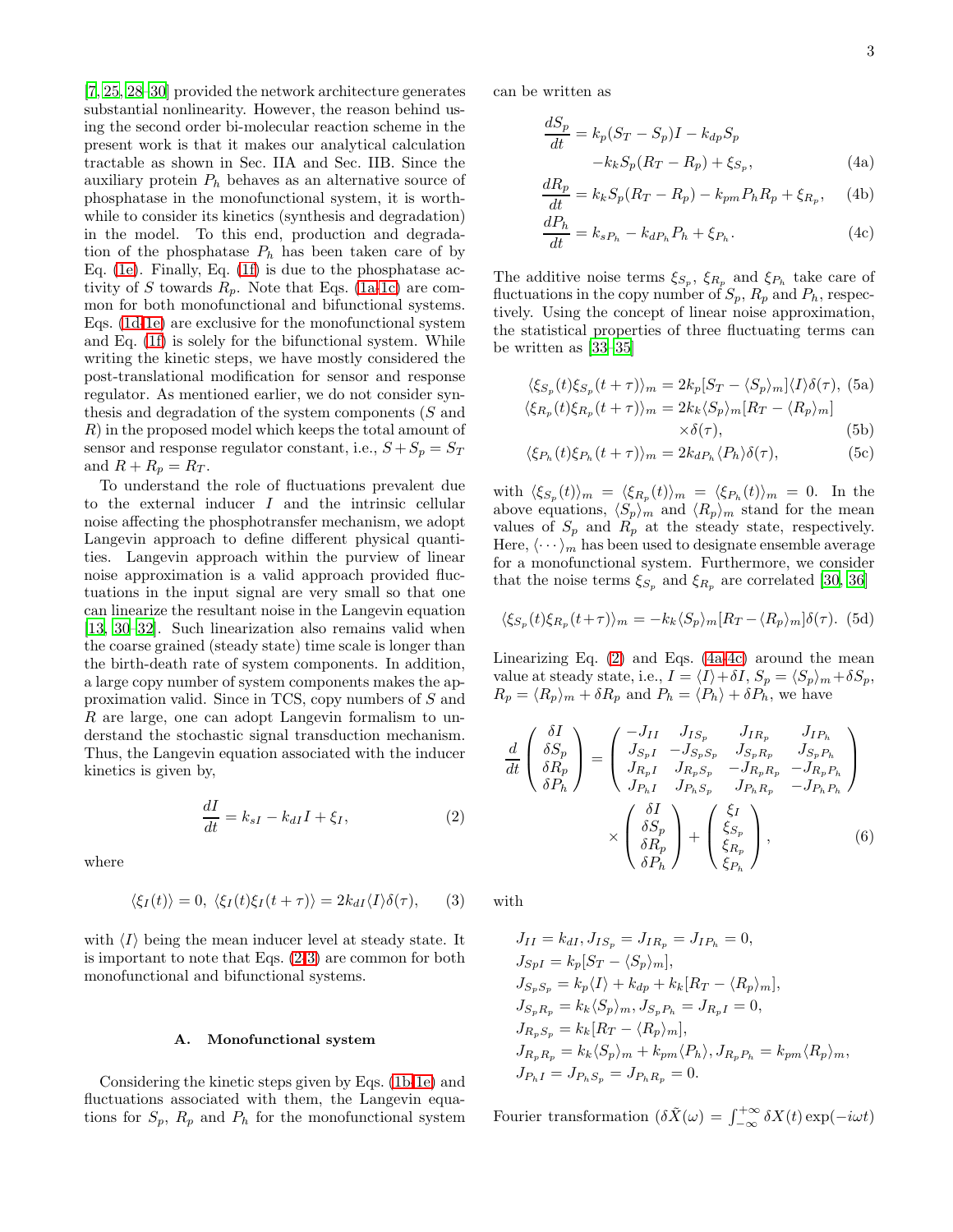$dt$ ) of Eq.  $(6)$  gives

<span id="page-3-0"></span>
$$
\begin{pmatrix}\ni\omega\delta\tilde{I} \\
i\omega\delta\tilde{S}_{p} \\
i\omega\delta\tilde{R}_{p} \\
i\omega\delta\tilde{P}_{h}\n\end{pmatrix} = \begin{pmatrix}\n-J_{II} & J_{IS_{p}} & J_{IR_{p}} & J_{IP_{h}} \\
J_{S_{p}I} & -J_{S_{p}S_{p}} & J_{S_{p}R_{p}} & J_{S_{p}P_{h}} \\
J_{R_{p}I} & J_{R_{p}S_{p}} & -J_{R_{p}R_{p}} & -J_{R_{p}P_{h}} \\
J_{P_{h}I} & J_{P_{h}S_{p}} & J_{P_{h}R_{p}} & -J_{P_{h}P_{h}}\n\end{pmatrix}
$$
\n
$$
\times \begin{pmatrix}\n\delta\tilde{I} \\
\delta\tilde{S}_{p} \\
\delta\tilde{R}_{p} \\
\delta\tilde{P}_{h}\n\end{pmatrix} + \begin{pmatrix}\n\tilde{\xi}_{I} \\
\tilde{\xi}_{S_{p}} \\
\tilde{\xi}_{R_{p}} \\
\tilde{\xi}_{R_{p}} \\
\tilde{\xi}_{R_{p}}\n\end{pmatrix} .
$$
\n(7)

Solving Eq. [\(7\)](#page-3-0) yields

$$
(i\omega + J_{S_p S_p})\delta \tilde{S}_p = J_{S_p I} \delta \tilde{I} + J_{S_p R_p} \delta \tilde{R}_p + \tilde{\xi}_{S_p},
$$
  
\n
$$
(i\omega + J_{R_p R_p})\delta \tilde{R}_p = J_{R_p S_p} \delta \tilde{S}_p - J_{R_p P_h} \delta \tilde{P}_h + \tilde{\xi}_{R_p},
$$
  
\n
$$
(i\omega + J_{II})\delta \tilde{I} = \tilde{\xi}_I, (i\omega + J_{P_h P_h})\delta \tilde{P}_h = \tilde{\xi}_{P_h},
$$

which finally leads to the desired expression of  $\delta \tilde{R}_p$  for the monofunctional system,

<span id="page-3-1"></span>
$$
\delta \tilde{R}_{p} = \frac{J_{R_{p}S_{p}} J_{S_{p}} I \delta \tilde{I}}{(i\omega + J_{R_{p}R_{p}})(i\omega + J_{S_{p}S_{p}}) - J_{R_{p}S_{p}} J_{S_{p}R_{p}}}
$$

$$
- \frac{[(i\omega + J_{S_{p}S_{p}}) J_{R_{p}} P_{h}] \delta \tilde{P}_{h}}{(i\omega + J_{R_{p}R_{p}})(i\omega + J_{S_{p}S_{p}}) - J_{R_{p}S_{p}} J_{S_{p}R_{p}}
$$

$$
+ \frac{(i\omega + J_{S_{p}S_{p}}) \tilde{\xi}_{R_{p}}}{(i\omega + J_{R_{p}R_{p}})(i\omega + J_{S_{p}S_{p}}) - J_{R_{p}S_{p}} J_{S_{p}R_{p}}
$$

$$
+ \frac{J_{R_{p}S_{p}} \tilde{\xi}_{S_{p}}}{(i\omega + J_{R_{p}R_{p}})(i\omega + J_{S_{p}S_{p}}) - J_{R_{p}S_{p}} J_{S_{p}R_{p}}}, (8)
$$

where

<span id="page-3-3"></span>
$$
\delta \tilde{I} = \frac{\tilde{\xi}_I}{i\omega + J_{II}}, \delta \tilde{P}_h = \frac{\tilde{\xi}_{P_h}}{i\omega + J_{P_h P_h}}.
$$
 (9)

In Eq. [\(8\)](#page-3-1), the first term arises due to external inducer I. The second term is due to fluctuations in the phosphatase activity of  $P_h$  on  $R_p$ . The third and fourth terms arise due to fluctuations in  $R_p$  and  $S_p$ , respectively. Now, using the expression of  $\delta \tilde{R}_p$  given in Eq. [\(8\)](#page-3-1) and employing the properties of linear noise approximation given in Eqs. [\(5a](#page-2-4)[-5d\)](#page-2-5), we define the variance associated with  $R_p$ for the monofunctional system,

<span id="page-3-6"></span>
$$
\sigma_{R_p}^2 = \frac{1}{2\pi} \int d\omega \left\langle \left| \delta \tilde{R}_p(\omega) \right|^2 \right\rangle_m,
$$
  
\n
$$
= \frac{J_{R_p S_p}^2 J_{S_p I}^2 \langle I \rangle (\alpha_m + \beta_m + J_{II})}{\alpha_m \beta_m (\alpha_m + \beta_m)(\alpha_m + J_{II})(\beta_m + J_{II})} + \frac{J_{R_p P_h}^2 \langle P_h \rangle}{\alpha_m \beta_m}
$$
  
\n
$$
\times \frac{(\beta_m + J_{P_h P_h}) J_{S_p S_p}^2 + \alpha_m (\beta_m J_{P_h P_h} + J_{S_p S_p}^2)}{(\alpha_m + \beta_m)(\alpha_m + J_{P_h P_h})(\beta_m + J_{P_h P_h})} + \frac{\gamma_m + k_k \langle S_p \rangle_m [R_T - \langle R_p \rangle_m] (J_{S_p S_p}^2 + \alpha_m \beta_m)}{\alpha_m \beta_m (\alpha_m + \beta_m)} \tag{40}
$$

with

$$
\alpha_m = \frac{1}{2} \left[ (J_{S_p S_p} + J_{R_p R_p}) + \left\{ (J_{S_p S_p} - J_{R_p R_p})^2 + 4J_{S_p R_p} J_{R_p S_p} \right\}^{1/2} \right],
$$
  
\n
$$
\beta_m = \frac{1}{2} \left[ (J_{S_p S_p} + J_{R_p R_p}) - \left\{ (J_{S_p S_p} - J_{R_p R_p})^2 + 4J_{S_p R_p} J_{R_p S_p} \right\}^{1/2} \right],
$$
  
\n
$$
\gamma_m = J_{R_p S_p}^2 k_p (S_T - \langle S_p \rangle_m) \langle I \rangle - J_{R_p S_p} J_{S_p S_p} k_k \langle S_p \rangle_m (R_T - \langle R_p \rangle_m).
$$

#### B. Bifunctional system

Considering the kinetic steps given by Eqs. [\(1b-1c,1f\)](#page-1-1) and fluctuations associated with them, the Langevin equations for  $S_p$  and  $R_p$  for the bifunctional system can be written as

<span id="page-3-2"></span>
$$
\frac{dS_p}{dt} = k_p(S_T - S_p)I - k_{dp}S_p
$$

$$
-k_k S_p(R_T - R_p) + \xi_{S_p},
$$
(11a)  

$$
\frac{dR_p}{dt} = k_k S_p(R_T - R_p) - k_{pb}R_p(S_T - S_p)
$$

$$
+ \xi_{R_p}.
$$
(11b)

The additive noise terms  $\xi_{S_p}$  and  $\xi_{R_p}$  take care of fluctuations in the copy number of  $S_p$  and  $R_p$ , respectively. The statistical properties of the two fluctuating terms are given by [\[33](#page-10-8)[–35\]](#page-10-9)

<span id="page-3-4"></span>
$$
\langle \xi_{S_p}(t)\xi_{S_p}(t+\tau)\rangle_b = 2k_p[S_T - \langle S_p\rangle_b]\langle I\rangle\delta(\tau), (12a)
$$
  

$$
\langle \xi_{R_p}(t)\xi_{R_p}(t+\tau)\rangle_b = 2k_k\langle S_p\rangle_b[R_T - \langle R_p\rangle_b]
$$
  

$$
\times \delta(\tau), (12b)
$$

with  $\langle \xi_{S_p}(t) \rangle_b = \langle \xi_{R_p}(t) \rangle_b = 0$ . In the above equations,  $\langle S_p \rangle_b$  and  $\langle R_p \rangle_b$  stand for the mean values of  $S_p$  and  $R_p$  at the steady state, respectively. Here,  $\langle \cdots \rangle_b$  has been used to designate ensemble average for a bifunctional system. As in monofunctional system, we consider the noise terms  $\xi_{S_p}$  and  $\xi_{R_p}$  to be correlated [\[30,](#page-10-6) [36](#page-10-10)]

<span id="page-3-5"></span>
$$
\langle \xi_{S_p}(t)\xi_{R_p}(t+\tau)\rangle_b = -k_k \langle S_p\rangle_b [R_T - \langle R_p\rangle_b] \delta(\tau). \tag{12c}
$$

At this point it is important to note the difference between Eq. [\(4b\)](#page-2-2) and Eq. [\(11b\)](#page-3-2). In Eq. [\(4b\)](#page-2-2), the loss term  $(k_{pm}P_hR_p)$  appears due to phosphatase activity of  $P_h$  on  $R_p$ , whereas in Eq. [\(11b\)](#page-3-2), the loss term  $(k_{pb}R_p(S_T-S_p))$ appears due to phosphatase activity of  $S$  on  $R_p$ . Although the noise term  $\xi_{R_p}$  in both Eqs. [\(4b,](#page-2-2)[11b\)](#page-3-2) looks almost the same, it is the loss term in the aforesaid equations that makes the steady state behavior of  $R_p$  different in monofunctional and bifunctional systems. Now, linearizing as usual around the mean value at steady state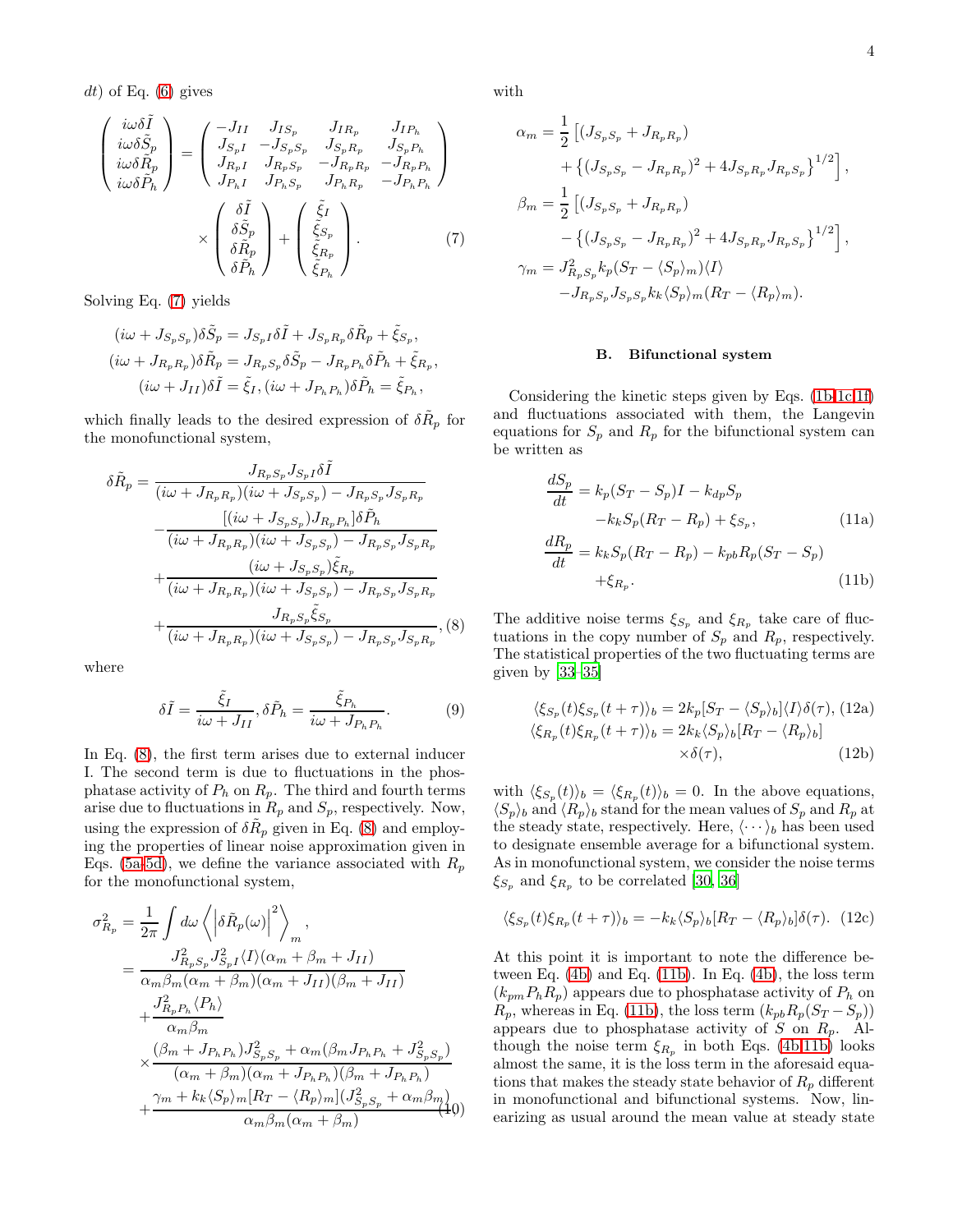we have

<span id="page-4-0"></span>
$$
\frac{d}{dt} \begin{pmatrix} \delta I \\ \delta S_p \\ \delta R_p \end{pmatrix} = \begin{pmatrix} -J_{II} & J_{IS_p} & J_{IR_p} \\ J_{S_pI} & -J_{S_pS_p} & J_{S_pR_p} \\ J_{R_pI} & J_{R_pS_p} & -J_{R_pR_p} \end{pmatrix}
$$

$$
\times \begin{pmatrix} \delta I \\ \delta S_p \\ \delta R_p \end{pmatrix} + \begin{pmatrix} \xi_I \\ \xi_{S_p} \\ \xi_{R_p} \end{pmatrix}, \qquad (13)
$$

with

$$
J_{II} = k_{dI}, J_{IS_p} = J_{IR_p} = 0, J_{SpI} = k_p[S_T - \langle S_p \rangle_b],
$$
  
\n
$$
J_{S_p S_p} = k_p \langle I \rangle + k_{dp} + k_k [R_T - \langle R_p \rangle_b], J_{S_p R_p} = k_k \langle S_p \rangle_b,
$$
  
\n
$$
J_{R_p I} = 0, J_{R_p S_p} = k_k [R_T - \langle R_p \rangle_b] + k_{pb} \langle R_p \rangle_b,
$$
  
\n
$$
J_{R_p R_p} = k_k \langle S_p \rangle_b + k_{pb} [S_T - \langle S_p \rangle_b].
$$

Fourier transforming Eq. [\(13\)](#page-4-0) yields

$$
\begin{pmatrix}\ni\omega\delta\tilde{I} \\
i\omega\delta\tilde{S}_p \\
i\omega\delta\tilde{R}_p\n\end{pmatrix} = \begin{pmatrix}\n-J_{II} & J_{IS_p} & J_{IR_p} \\
J_{S_pI} & -J_{S_pS_p} & J_{S_pR_p} \\
J_{R_pI} & J_{R_pS_p} & -J_{R_pR_p}\n\end{pmatrix} \times \begin{pmatrix}\n\delta\tilde{I} \\
\delta\tilde{S}_p \\
\delta\tilde{R}_p\n\end{pmatrix} + \begin{pmatrix}\n\tilde{\xi}_I \\
\tilde{\xi}_{S_p} \\
\tilde{\xi}_{R_p}\n\end{pmatrix},
$$
\n(14)

solution of which eventually leads to

$$
(i\omega + J_{S_p S_p})\delta \tilde{S}_p = J_{S_p I} \delta \tilde{I} + J_{S_p R_p} \delta \tilde{R}_p + \tilde{\xi}_{S_p}
$$
  

$$
(i\omega + J_{R_p R_p})\delta \tilde{R}_p = J_{R_p S_p} \delta \tilde{S}_p + \tilde{\xi}_{R_p}.
$$

Using the above two relations, we have the desired expression of  $\delta \tilde{R}_p$  for the bifunctional system

$$
\delta \tilde{R}_p = \frac{J_{R_p S_p} J_{S_p I} \delta \tilde{I}}{(i\omega + J_{R_p R_p})(i\omega + J_{S_p S_p}) - J_{R_p S_p} J_{S_p R_p}}
$$

$$
+ \frac{(i\omega + J_{S_p S_p})\tilde{\xi}_{R_p}}{(i\omega + J_{R_p R_p})(i\omega + J_{S_p S_p}) - J_{R_p S_p} J_{S_p R_p}}
$$

$$
+ \frac{J_{R_p S_p} \tilde{\xi}_{S_p}}{(i\omega + J_{R_p R_p})(i\omega + J_{S_p S_p}) - J_{R_p S_p} J_{S_p R_p}} (15)
$$

where the expression for  $\delta\tilde{I}$  is given in Eq. [\(9\)](#page-3-3). Now, using the expression for  $\delta \tilde R_p$  and properties of linear noise expression given in Eqs. [\(12a](#page-3-4)[-12c\)](#page-3-5), we write the variance associated with  $R_p$  for the bifunctional system

<span id="page-4-1"></span>
$$
\sigma_{R_p}^2 = \frac{1}{2\pi} \int d\omega \left\langle \left| \delta \tilde{R}_p(\omega) \right|^2 \right\rangle_b,
$$
  
\n
$$
= \frac{J_{R_p S_p}^2 J_{S_p I}^2 \langle I \rangle (\alpha_b + \beta_b + J_{II})}{\alpha_b \beta_b (\alpha_b + \beta_b)(\alpha_b + J_{II})(\beta_b + J_{II})} + \frac{\gamma_b + k_k \langle S_p \rangle_b [R_T - \langle R_p \rangle_b] (J_{S_p S_p}^2 + \alpha_b \beta_b)}{\alpha_b \beta_b (\alpha_b + \beta_b)} (16)
$$

with

$$
\alpha_b = \frac{1}{2} \left[ (J_{S_p S_p} + J_{R_p R_p}) + \left\{ (J_{S_p S_p} - J_{R_p R_p})^2 + 4J_{S_p R_p} J_{R_p S_p} \right\}^{1/2} \right],
$$
  
\n
$$
\beta_b = \frac{1}{2} \left[ (J_{S_p S_p} + J_{R_p R_p}) - \left\{ (J_{S_p S_p} - J_{R_p R_p})^2 + 4J_{S_p R_p} J_{R_p S_p} \right\}^{1/2} \right],
$$
  
\n
$$
\gamma_b = J_{R_p S_p}^2 k_p (S_T - \langle S_p \rangle_b) \langle I \rangle - J_{R_p S_p} J_{S_p S_p} k_k \langle S_p \rangle_b (R_T - \langle R_p \rangle_b).
$$

### III. RESULTS AND DISCUSSION

Since the main objective of the TCS signal transduction motif is to transduce the external stimulus effectively and to generate the pool of phosphorylated response regulator  $R_p$  that regulates several downstream genes, we now focus on quantifying different physical quantities associated with  $R_p$  for monofunctional and bifunctional systems. While doing this, we make use of the expressions for  $R_p$  given by Eq. [\(10\)](#page-3-6) and Eq. [\(16\)](#page-4-1). Before proceeding further, it is important to mention the activity of kinase and phosphatase in monofunctional and bifunctional systems. In the monofunctional system, it has been observed that phosphatase has a higher affinity for the phosphorylated response regulator. On the other hand, in the bifunctional system, unphosphorylated sensor kinase has a lower affinity for the same [\[6\]](#page-9-3). Following these experimental information, kinase and phosphatase rate constants for both systems could be  $k_k/k_{pm} < k_k/k_{pb}$ . However, following earlier work on deterministic system, we consider  $k_k/k_{pm} = k_k/k_{pb}$  as the particular parameter set as it has been shown to have a high degree of robustness [\[23\]](#page-10-11). Furthermore, to check the validity of our proposed model, we perform stochastic simulation using Gillespie algorithm [\[37](#page-10-12), [38](#page-10-13)] and find that the theoretical and numerical results are in good agreement with each other.

In Fig. [2\(](#page-5-0)a), we show the mean  $R_p$  level at steady state,  $\langle R_p \rangle$ , as a function of mean extra-cellular inducer level,  $\langle I \rangle$ . Initially, for low inducer level, both profiles grow linearly. However, as inducer level increases, the profile of  $\langle R_p \rangle$  for the monofunctional system (solid line) grows hyperbolically, whereas the same for the bifunctional system grows linearly (dashed line). It is important to mention that linear growth is a signature of linear input-output relation where the output level is dependent only on the input stimulus which increases the autophosphorylation rate in the model [\[12\]](#page-9-10). Linear input-output relation for the bifunctional system can be derived easily from Eq. (11), which provides the expression for mean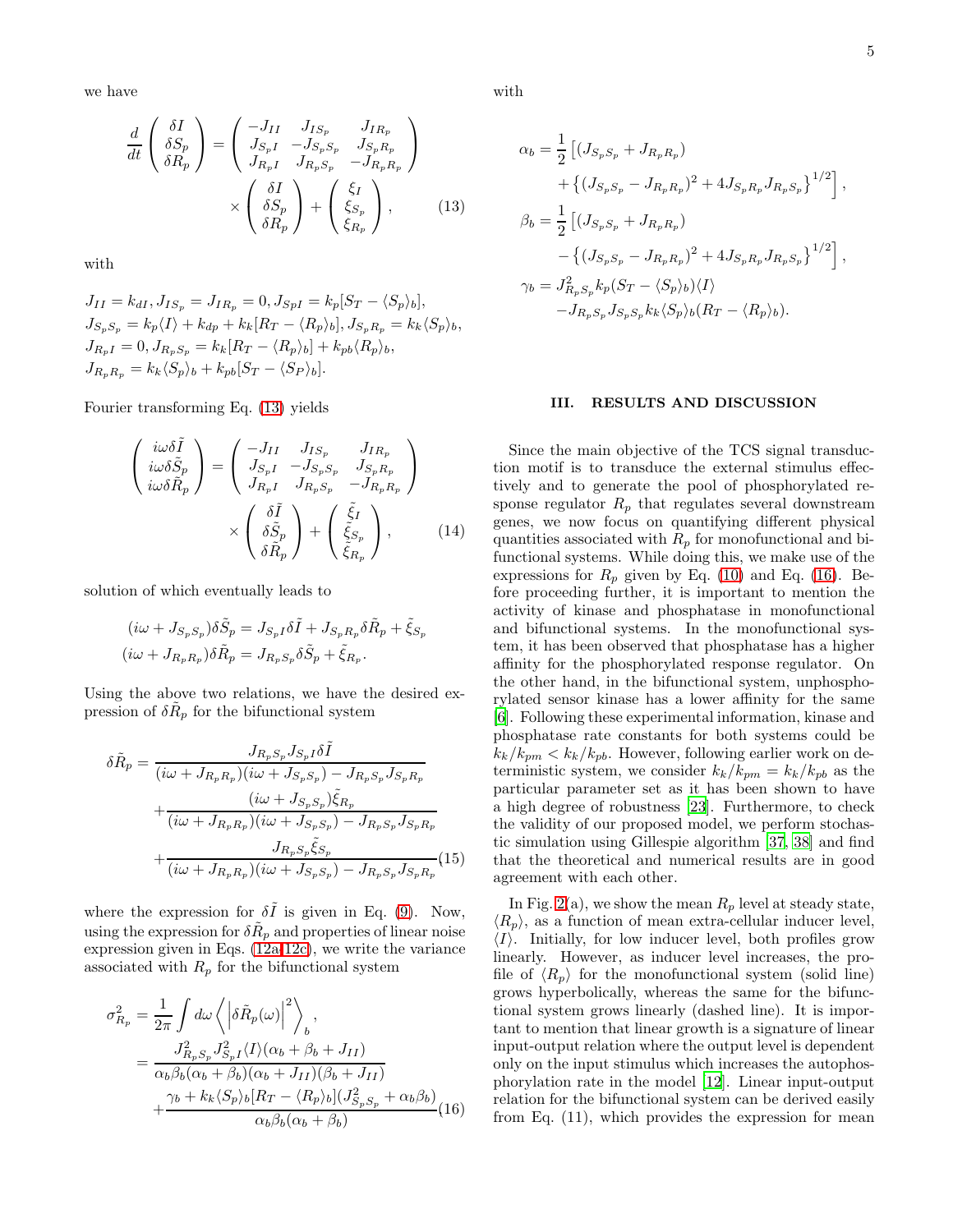

<span id="page-5-0"></span>FIG. 2. Steady state (a)  $\langle R_p \rangle$  level, (b)  $\sigma_{R_p}^2$ , (c) Fano factor  $(\sigma_{R_p}^2/\langle R_p\rangle)$  and (d) mutual information  $\mathcal{I}(I, R_p)$  as a function of mean extra-cellular inducer level. In all panels, solid (with open circles) and dashed (with open squares) lines are for monofunctional and bifunctional system, respectively. The symbols are generated using stochastic simulation algorithm [\[37](#page-10-12), [38](#page-10-13)] and the lines are due to theoretical calculation. The parameters used are [\[23\]](#page-10-11)  $k_p = 0.1 \ \mu \text{M}^{-1} \text{s}^{-1}$ ,  $k_{dp} = 0.01$  $s^{-1}$ ,  $k_k = 0.2 \mu M^{-1} s^{-1}$ ,  $k_{pb} = 0.15 \mu M^{-1} s^{-1}$ ,  $k_{pm} = 0.15 \mu M^{-1} s^{-1}$ ,  $k_{pm} = 0.15 \mu M^{-1} s^{-1}$ ,  $k_{sp} = 0.15 \mu M^{-1} s^{-1}$ ,  $k_{sp} = 0.0$ and  $R_T = 6.0 \mu M$ .

 $R_p$  level at steady state [\[24\]](#page-10-1)

$$
\langle R_p \rangle = \frac{1}{2} \left( R_T + \frac{k_{dp}}{k_k} + \frac{k_p \langle I \rangle}{k_{pb}} \right)
$$

$$
- \frac{1}{2} \sqrt{\left( R_T + \frac{k_{dp}}{k_k} + \frac{k_p \langle I \rangle}{k_{pb}} \right)^2 - \frac{4k_p \langle I \rangle R_T}{k_{pb}}}.
$$

For  $R_T > (k_{dp}/k_k) + (k_p\langle I \rangle / k_{pb}),$  we have  $\langle R_p \rangle \approx$  $(k_p/k_{ph})\langle I\rangle$ , showing a linear relation between the input signal and the output. On the other hand, using Eq. (4), one can derive mean  $R_p$  level at steady state for monofunctional system which takes into account both signals (input stimulus and phosphatase) as well as steady state value of mean  $S_p$ 

$$
\langle R_p \rangle = \frac{k_p \langle I \rangle S_T - (k_p \langle I \rangle + k_{dp}) \langle S_p \rangle}{k_{pm} \langle P_h \rangle}
$$

.

In this connection, it is important to mention that TetRbased negative autoregulation has been reported to linearize the dose-response (input-output) relation in S. cerevisiae [\[39](#page-10-14)].

Fig. [2\(](#page-5-0)a) further shows that for a fixed stimulus, amount of  $R_p$  is always higher for the bifunctional TCS. Thus, for a fixed stimulus, phosphotransfer mechanism is more effective in producing a pool of  $R_p$  for the bifunctional system compared to the monofunctional one and is in agreement with the result proposed earlier [\[21\]](#page-10-0).

Biologically, generation of a larger pool of  $R_p$  is quite significant when it comes to the phenomenon of gene regulation, as  $R_p$  acts as a transcription factor for several downstream genes. In the mechanism of gene regulation, a specific transcription factor needs to attain a threshold value to make the genetic switch operative. Our result suggests that for a target gene, a bifunctional system might work more effectively than a monofunctional one by attaining the required pool of  $R_p$  earlier. Due to such a high activity, the bifunctional system will respond to a certain stimulus earlier than the monofunctional system by regulating downstream genes.

Fig. [2\(](#page-5-0)b) shows the profile of  $\sigma_{R_p}^2$ , variance of  $R_p$ . For the monofunctional system, the variance grows steadily and then remains almost constant (solid line). However, the variance profile of the bifunctional system first grows to a maximum and then starts going down (dashed line). At a critical value of extra-cellular inducer level, almost all sensors and response regulators in the bifunctional system become phosphorylated, which, in turn, decrease fluctuations associated with  $R_p$ . Lowering of fluctuations in  $R_p$  thereby reduces the variance. For the monofunctional case, in addition to the phosphorylation by the sensor kinase, an additional strong phosphatase activity is operational in the system which maintains sufficient fluctuations in the  $R_p$  level, henceforth keeping the variance constant.

In the calculation of variance for the monofunctional system (see Eq.  $(10)$ ), we have considered two extra sources of fluctuations, one due to the fluctuations in the kinetics of extra-cellular signal (Eq. [\(1a\)](#page-1-1)) and the other due to the fluctuations in the kinetics of phosphatase  $P_h$ (Eq. [\(1e\)](#page-1-1)). It is thus interesting to analyze whether fluctuations due to  $P_h$  do have any significant role in the variance of the monofunctional system. In the expression of  $\delta \tilde{R}_p$  for the monofunctional system (see Eq. [\(8\)](#page-3-1)), the second term appears due to the stochastic kinetics associated with the phosphatase  $P_h$  (see Eq. [\(4c\)](#page-2-2)). However, for a constant level of phosphatase, i.e.,  $\langle P_h \rangle$  one does not need to consider the stochastic kinetics given by Eq. [\(4c\)](#page-2-2) that effectively removes fluctuations associated with  $P_h$  from both Eq. [\(8\)](#page-3-1) and Eq. [\(10\)](#page-3-6). In addition, the mean field contribution of  $P_h$  appears in the second term on the right hand side of Eq. [\(4b\)](#page-2-2). Thus, for  $\langle P_h \rangle$ , the expression of variance for the monofunctional system becomes

$$
\sigma_{R_p}^2 = \frac{J_{R_p S_p}^2 J_{S_p I}^2 \langle I \rangle (\alpha_m + \beta_m + J_{II})}{\alpha_m \beta_m (\alpha_m + \beta_m)(\alpha_m + J_{II})(\beta_m + J_{II})} + \frac{\gamma_m + k_k \langle S_p \rangle_m [R_T - \langle R_p \rangle_m] (J_{S_p S_p}^2 + \alpha_m \beta_m)}{\alpha_m \beta_m (\alpha_m + \beta_m)} \tag{17}
$$

In Fig. [3,](#page-6-0) we show variance associated with  $R_p$  for the monofunctional system. The solid and dotted lines are due to presence and absence of fluctuations in  $P_h$ , respectively. It is clear from the profiles that for a constant level of phosphatase,  $\sigma_{R_p}^2$  reduces appreciably compared to the fluctuating  $P_h$  level. This result suggests that stochastic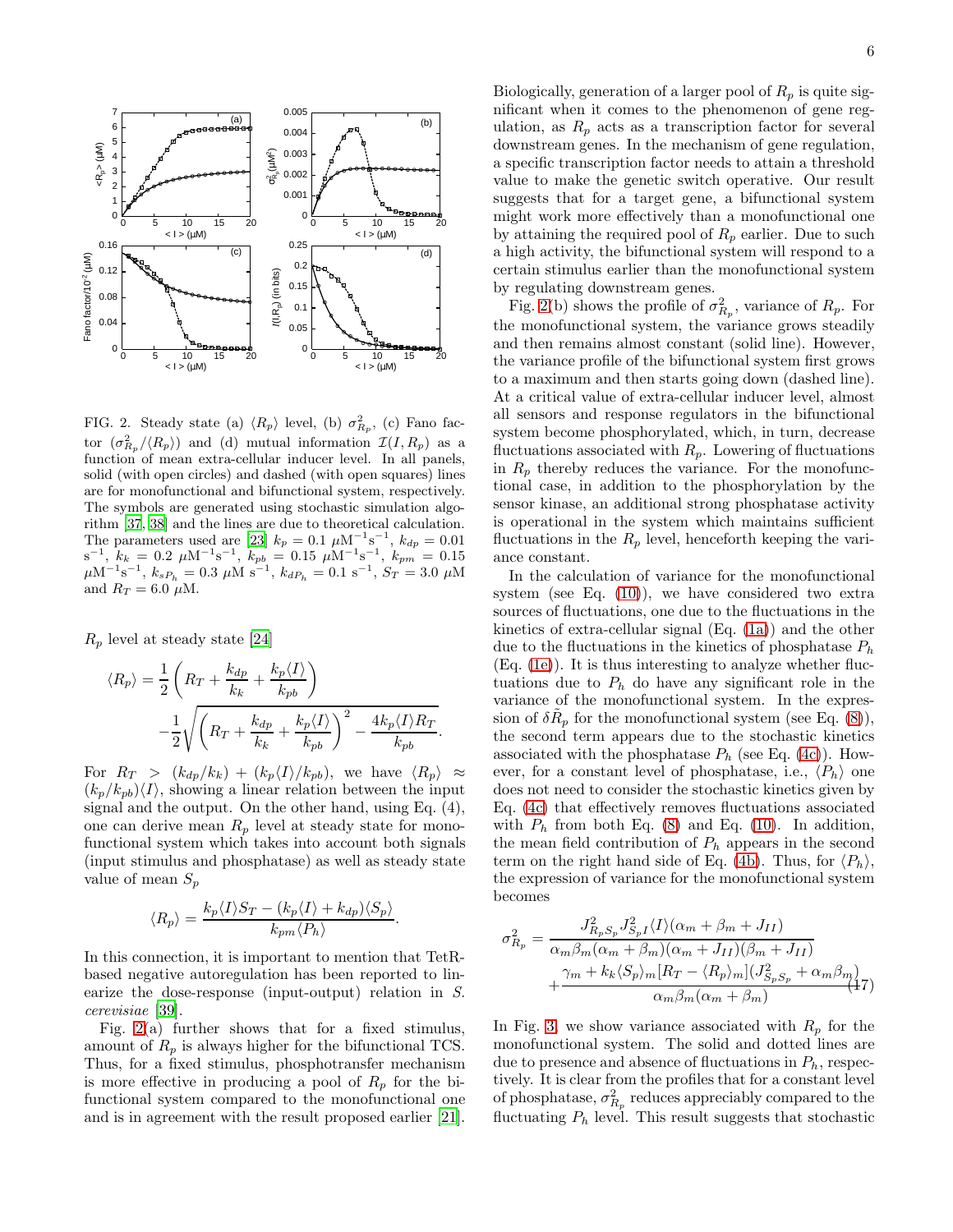

<span id="page-6-0"></span>FIG. 3. Steady state variance  $\sigma_{R_p}^2$  of monofunctional system. The solid (with open circle) and dotted (with open triangle) lines are due to fluctuating  $P_h$  and constant  $P_h$   $(\langle P_h \rangle)$ , respectively. The symbols are generated using stochastic simulation algorithm [\[37,](#page-10-12) [38](#page-10-13)] and the lines are due to theoretical calculation. For constant  $P_h$ , we have used  $\langle P_h \rangle = 3 \mu M$ . The parameters used are same as in Fig. [2](#page-5-0)

kinetics of  $P_h$  has a significant role in the fluctuations associated with  $R_p$  in the monofunctional system.

To quantify cellular fluctuations that affect phosphotransfer mechanism within the TCS, we calculate Fano factor  $(\sigma_{R_p}^2/\langle R_p \rangle)$  [\[34,](#page-10-15) [40\]](#page-10-16) at steady state. In Fig. [2\(](#page-5-0)c), we have shown the profile of Fano factor for the monofunctional and the bifunctional systems (solid and dashed line, respectively) as a function of mean extra-cellular inducer level, where both profiles show decaying characteristics. Beyond a certain inducer level, Fano factor for the bifunctional system (dashed line) abruptly goes down to zero which can be attributed to the decaying nature of its variance shown in Fig. [2\(](#page-5-0)b). The pool of  $R_p$  generated in the monofunctional system is not high enough to overcome fluctuations induced by the phosphatase  $P_h$  and as a result, the fluctuations for this system maintain a low non zero value compared to the bifunctional system. In addition to the Fano factor, we have also calculated the coefficient of variation (CV), i.e.,  $\sigma_{R_p}/\langle R_p \rangle$ . In Fig. [4,](#page-6-1) we show the steady state CV profile for both monofunctional and bifunctional systems.

As mentioned earlier, the specific job of a TCS is to sense change in the extra-cellular environment and to transduce this information downstream reliably. To check how functionality of the sensor kinase affects fidelity (signal to noise ratio) of the signal processing mechanism, we calculate the quantity mutual information  $\mathcal{I}(I, R_p)$  using the definition of Shannon [\[41](#page-10-17), [42\]](#page-10-18)

$$
\mathcal{I}(I, R_p) = \frac{1}{2} \log_2 \left( 1 + \frac{\sigma_{IR_p}^4}{|C|} \right); C = \begin{pmatrix} \sigma_{II}^2 & \sigma_{IR_p}^2 \\ \sigma_{IR_p}^2 & \sigma_{R_pR_p}^2 \end{pmatrix},
$$

<span id="page-6-1"></span>FIG. 4. Steady state CV  $(\sigma_{R_p}/\langle R_p\rangle)$  as a function of mean extra-cellular inducer level. The solid (with open circles) and dashed (with open squares) lines are for monofunctional and bifunctional system, respectively. The symbols are generated using stochastic simulation algorithm [\[37](#page-10-12), [38\]](#page-10-13) and the lines are due to theoretical calculation. The parameters used are same as in Fig. [2](#page-5-0)

where

$$
\sigma_{II}^2 = \langle I \rangle, \sigma_{IR_p}^2 = \frac{J_{R_p S_p} J_{S_p I} \langle I \rangle}{(\alpha_i + J_{II})(\beta_i + J_{II})},
$$

In the above relation,  $i = m$  or  $i = b$  depending on monofunctional and bifunctional system, respectively. Expressions for  $\sigma_{R_p R_p}^2 (\equiv \sigma_{R_p}^2)$  are given in Eqs. [\(10,](#page-3-6)[16\)](#page-4-1) for the two systems, respectively. Note that the quantity  $\sigma_{IR_p}^4/|C|$  stands for fidelity or signal to noise ratio [\[43,](#page-10-19) [44\]](#page-10-20).

In Fig.  $2(d)$ , we show mutual information profile for the monofunctional (solid line) and the bifunctional (dashed line) systems as a function of extra-cellular inducer level. Information processing by both systems show a decaying profile as the extra-cellular inducer level is increased. However, for a wide range of inducer level, information processing by the bifunctional system is higher than the monofunctional one. Beyond a certain value of the inducer level, information profile of the bifunctional system goes down and becomes equal to the profile of the monofunctional system. This result suggests that reliability of the bifunctional system in processing the information of the extra-cellular environment is higher than that of the monofunctional system.

To check the specific role of kinase and phosphatase rate on information processing within TCS further, we calculate Fano factor and  $\mathcal{I}(I, R_p)$  as a function of kinase and phosphatase rate. In Figs.  $5(a)-5(b)$  $5(a)-5(b)$  $5(a)-5(b)$ , we show two dimensional map of Fano factor and mutual information, respectively, for monofunctional system as a function of  $k_k$  and  $k_{pm}$ . Figs. [5\(](#page-7-0)c)[-5\(](#page-7-0)d) show the same for bi-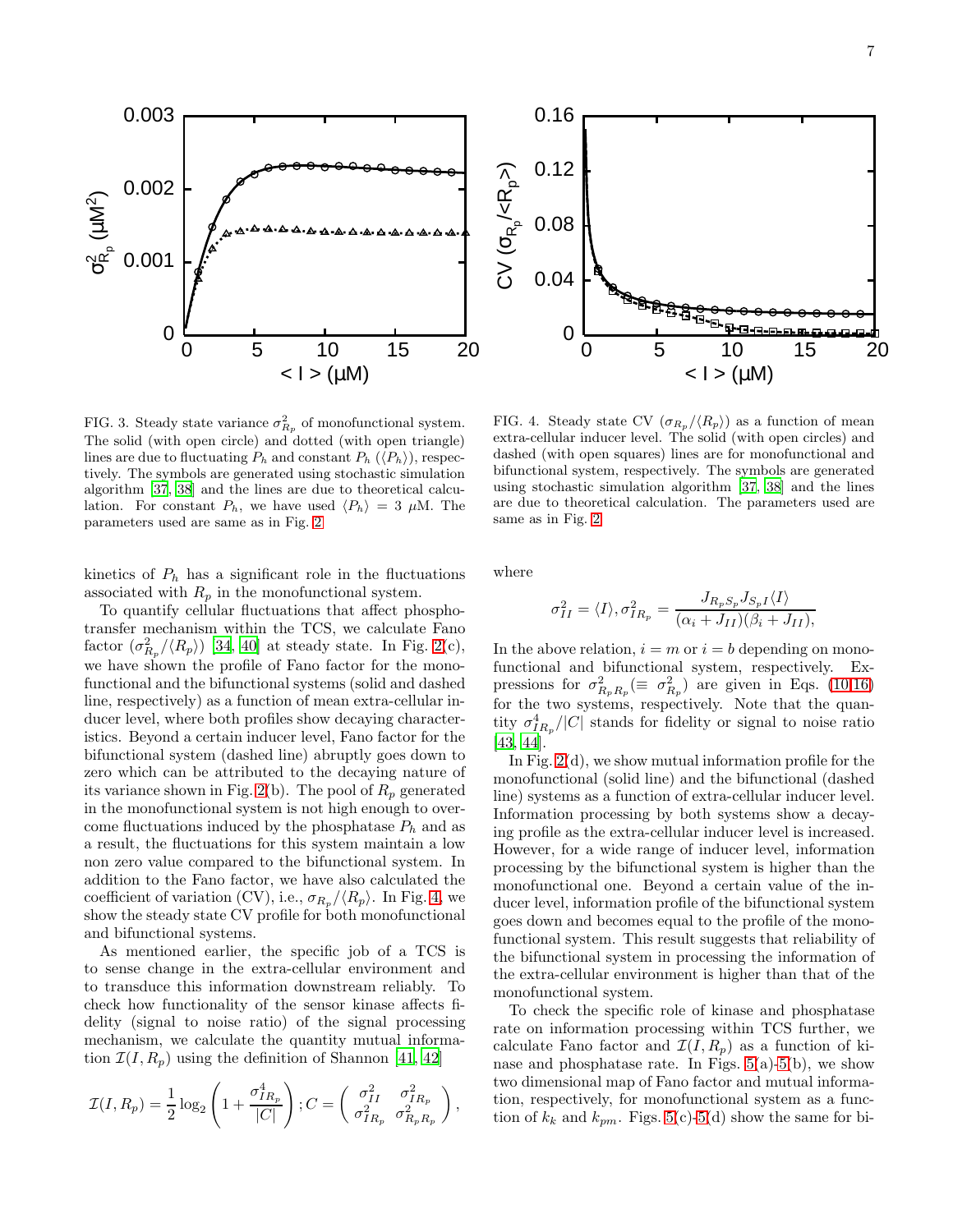



<span id="page-7-0"></span>FIG. 5. (color online) Two dimensional map of Fano factor and mutual information, repectively, for monofunctional (a,b) and bifunctional system (c,d) as a function of kinase and phosphatase rate. The two dimensional map is a projection of Fano factor and mutual information on the kinase and phosphatase plane. All panels are drawn using  $\langle I \rangle = 1 \mu M$ . Values of other parameters are same as in Fig. [2.](#page-5-0)

functional system as a function of  $k_k$  and  $k_{pb}$ . Fig. [5\(](#page-7-0)a) shows that for high kinase and moderate phosphatase rate, the fluctuations level of phosphorylated response regulator becomes maximum otherwise it maintains a low value. This happens due to low copy number of proteins produced under high phosphatase regime. For the bifunctional system, the fluctuations level maintains a low value for a wide range of kinase and low phosphatase rate (see Fig.  $5(c)$ ). Other than that, the fluctuations increase due to increase in the phosphatase activity of the sensor protein. It is important to mention that maximum fluctuations level for the bifunctional system spans a wider region in the kinase-phosphatase plane compared to the monofunctional system. Figs. [5\(](#page-7-0)b,d) show mutual information for monofunctional and bifunctional system, respectively. In both cases, signal processing capacity increases for high kinase and high phosphatase rate. In the regime of high kinase and high phosphatase activity, fluctuations in the  $R_p$  copy number can reliably sense the fluctuations due to extra-cellular stimulus which, in turn, effectively increases the signal processing capacity. In addition, due to structural advantage, information processing is better for the bifunctional system.

Our analysis suggests that the bifunctional system can transduce external stimulus more reliably than the monofunctional one. Effective signal transduction mechanism of the bifunctional system can be attributed to its sensor domain which has synchronized kinase and phosphatase activity. On the other hand, the monofunctional system lacks such a synchronization due to the absence of phosphatase activity in the sensor domain. At this point,

<span id="page-7-1"></span>FIG. 6. Role of  $P_h$  in (a)  $\langle R_p \rangle$ , (b)  $\sigma_{R_p}^2$ , (c) Fano factor and (d)  $\mathcal{I}(I, R_p)$  for monofunctional system. Open circle, up triangle and down triangle stand for  $P_h = 3.0, 0.3$  and 0.03, respectively (all in  $\mu$ M). Profile of bifunctional system (solid line with squares) has been shown in all four panels, for reference. Values of the other parameters are same as in Fig. [\(2\)](#page-5-0).

one can ask the question, 'Is it possible to increase the activity of a monofunctional system by varying the contribution of one or more system components?' To answer this question we further looked into the signal transduction motif of the monofunctional system and found that due to the auxiliary protein  $P_h$ , the monofunctional TCS is unable to attain the activity of the bifunctional one. Using this phenomenological information, one may hypothesize that by reducing the effect of  $P_h$ , activity of the monofunctional system can be increased. To check this hypothesis, we have systematically reduced the concentration of  $P_h$  by reducing the synthesis rate  $(k_{sP_h})$ of  $P_h$  from high to low value and calculated all physical quantities reported in Fig. [2](#page-5-0) (see Fig. [6\)](#page-7-1). As the level of  $P_h$  goes down, the phosphatase activity on the response regulator becomes more ineffective, and hence increases the pool of  $R_p$  (see Fig. [6\(](#page-7-1)a)). For a low amount of  $P_h$ ,  $R_p$  level reaches the maximum value, as attained by the bifunctional system, quite early. This suggests that using the parameter set of the model and by lowering the amount of  $P_h$ , a monofunctional system can attain a large pool of  $R_p$  even at a very low level of inducer. At a very low level of  $P_h$ , most of the response regulators get phosphorylated, henceforth reducing fluctuations in the  $R_p$ level (see Figs.  $6(b), 6(c)$  $6(b), 6(c)$  $6(b), 6(c)$ ). Interestingly, mutual information for the monofunctional system goes down with lowering of  $P_h$  (see Fig. [6\(](#page-7-1)d)). By reducing the level of  $P_h$ , fluctuations in  $R_p$  level can be reduced, which, in turn, makes the system independent of fluctuations due to external stimulus. As a result, one observes suppression of mutual information.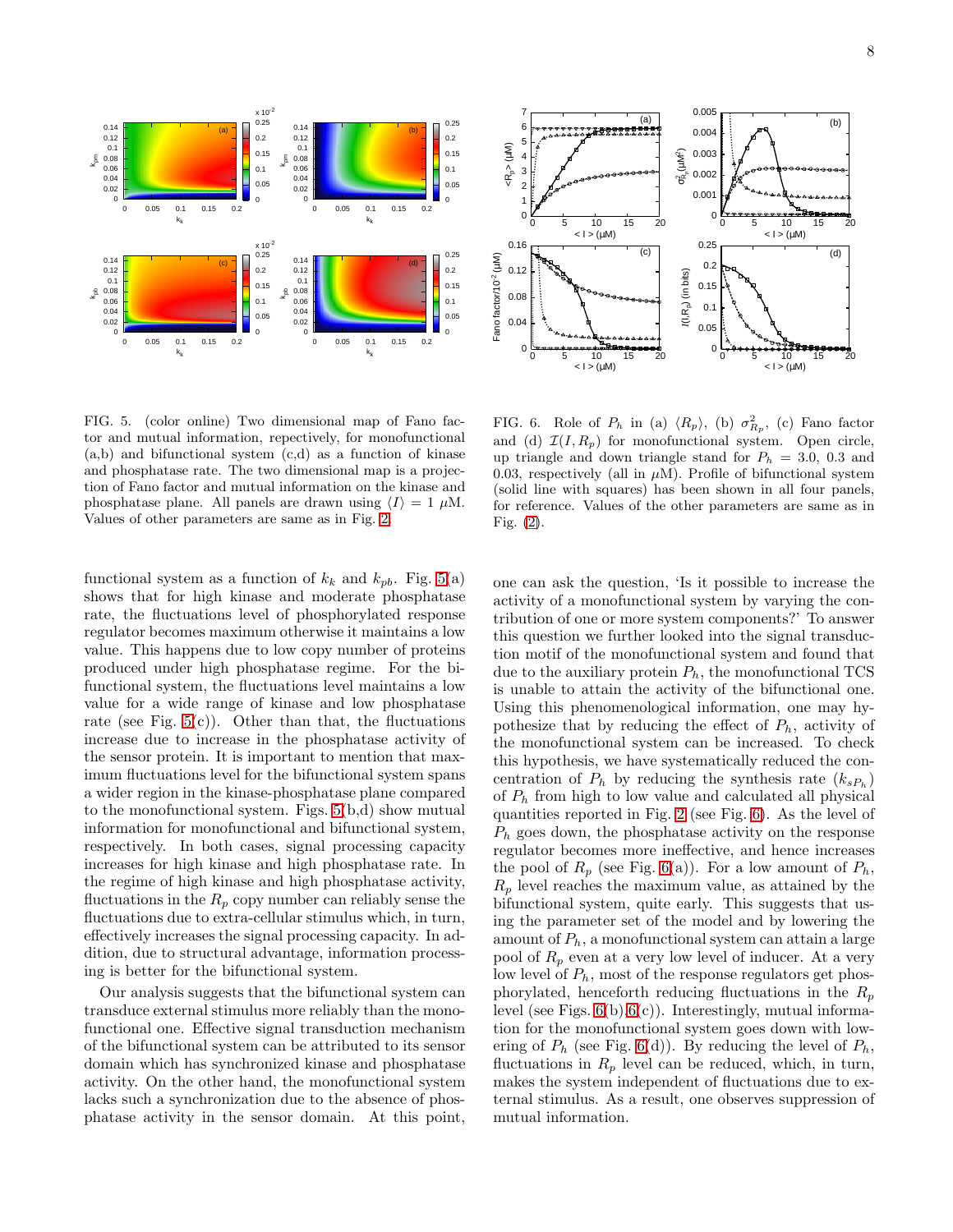Fluctuations due to inherent noisy biochemical reactions play an important role in gene regulation by imposing phenotypic heterogeneity within genetically identical cells [\[7](#page-9-4), [16\]](#page-9-13). This happens due to fluctuations induced distribution of proteins in identical cells. In the present study, the TCS network output  $(R_p)$  shows maximal and minimal level of fluctuations for low and high stimulus, respectively. In addition to that, the bifunctional system maintains a lower noise profile compared to the monofunctional one. These results together suggest that the bifunctional system controlled gene regulation may have lesser variability (lower Fano factor) compared to the monofunctional system for intermediate to high stimulus level. To verify difference in variability in TCS controlled gene regulation, we consider a simple model of gene expression in the following section.

### A. TCS mediated gene regulation

To understand the role of TCS on downstream genes, we consider a simple model of gene regulation mediated by either monofunctional or bifunctional TCS

$$
\stackrel{k_1f(R_p)}{\longrightarrow} X \stackrel{k_2}{\longrightarrow} \varnothing,
$$
\n(18)

where  $X$  is the gene product whose synthesis is controlled by the transcription factor  $R_p$ , output of TCS. The function  $f(R_p)$  takes care of promoter switching mechanism associated with the downstream gene and is given by  $f(R_p) = R_p/(K + R_p)$ , with K being the binding constant. While modeling promoter switching mechanism, we have considered positive regulation by  $R_p$ . The stochastic differential equation associated with Eq. [\(18\)](#page-8-0) is given by

<span id="page-8-1"></span>
$$
\frac{dX}{dt} = k_1 f(R_p) - k_2 X + \xi_X, \qquad (19)
$$

with  $\langle \xi_X(t) \rangle = 0$  and  $\langle \xi_X(t) \xi_X(t') \rangle = 2k_2 \langle X \rangle \delta(t$ t ′ ). Fourier transformation of the linearized version of Eq.  $(19)$  yields

$$
\delta\tilde{X}(\omega) = k_1 \left[ \frac{\delta f(R_p)}{\delta R_p} \right]_{ss} \frac{\delta\tilde{R}_p(\omega)}{(i\omega + k_2)} + \frac{\tilde{\xi}_X(\omega)}{(i\omega + k_2)}, \quad (20)
$$

where  $[\delta f(R_p)/\delta R_p]_{ss} = K/(K + \langle R_p \rangle)^2$ , evaluated at steady state (ss). Now, using expression of  $\delta \tilde{X}$ , we derive variance associated with  $X$ ,

<span id="page-8-2"></span>
$$
\sigma_X^2 = k_1^2 \left[ \frac{\delta f(R_p)}{\delta R_p} \right]_{ss}^2 \frac{\sigma_{R_p}^2}{k_2} + \langle X \rangle.
$$
 (21)

Note that in Eq. [\(21\)](#page-8-2), fluctuations due to the output of TCS is embedded in the expression of  $\sigma_{R_p}^2$ , which is different for the monofunctional and the bifunctional system (see Eq.  $(10)$  and Eq.  $(16)$ , respectively).



<span id="page-8-3"></span><span id="page-8-0"></span>FIG. 7. Steady state  $\langle X \rangle$  as a function of inducer  $\langle I \rangle$ . The solid (with open circle) and dashed (with open square) lines are  $\langle X \rangle$  profile generated by monofunctional and bifunctional system, respectively. Note that the lines and symbols are due to theory and simulation [\[37,](#page-10-12) [38\]](#page-10-13), respectively. The horizontal dotted line is for target  $\langle X \rangle$  value and the vertical dotted lines are corresponding inducer level for monofunctional and bifunctional systems.  $(1)$ ,  $(2)$  and  $(3)$  corresponds to three different regions of  $\langle I \rangle$  for a fixed target  $\langle X \rangle$ . Inset (b): Fano factor (Ff) for X as a function of  $\langle I \rangle$ . Both lines and symbols are same as in main figure. Inset (1)-(3): Probability distribution of  $R_p$  as a function of  $\langle R_p \rangle$ . The solid and dotted lines represent probability distribution of  $R_p$  for monofunctional and bifunctional system, respectively. The vertical dotted line denotes value of target  $\langle X \rangle$  as shown in the main figure. Parameters used are  $K = 5 \mu M$ ,  $k_1 = 3 \times 10^{-3} \mu M s^{-1}$ ,  $k_2 = 3 \times 10^{-4} s^{-1}$  and values of the other parameters are same as in Fig. [2.](#page-5-0)

Main panel of Fig. [7](#page-8-3) shows steady state  $\langle X \rangle$  as a function of mean inducer level  $\langle I \rangle$  controlled by monofunctional (solid line with open circle) and bifunctional system (dashed line with open square). It is evident from the profiles of  $\langle X \rangle$  that the bifunctional regulated system produces more downstream protein as  $\langle I \rangle$  is increased. This happens due to availability of larger amount of  $\langle R_p \rangle$  produced by the bifunctional system compared to the monofunctional one, for a fixed amount of  $\langle I \rangle$  (see Fig. [2\(](#page-5-0)a)). Fig. [7\(](#page-8-3)b) depicts Fano factor  $(\sigma_X^2/\langle X\rangle)$  associated with downstream protein and shows that fluctuations in  $X$  controlled by the bifunctional system is lower compared to the monofunctional system. Fluctuations in X is controlled by fluctuations in  $R_p$ , as shown in Eq. [\(21\)](#page-8-2). As fluctuations associated with  $R_p$  due to the bifunctional system is lower than the monofunctional system (see Fig.  $2(c)$ ), its contribution in Fano factor associated with X is low.

In the previous discussion, we have shown that for a fixed level of inducer, a bifunctional system produces more  $R_p$  compared to a monofunctional system (see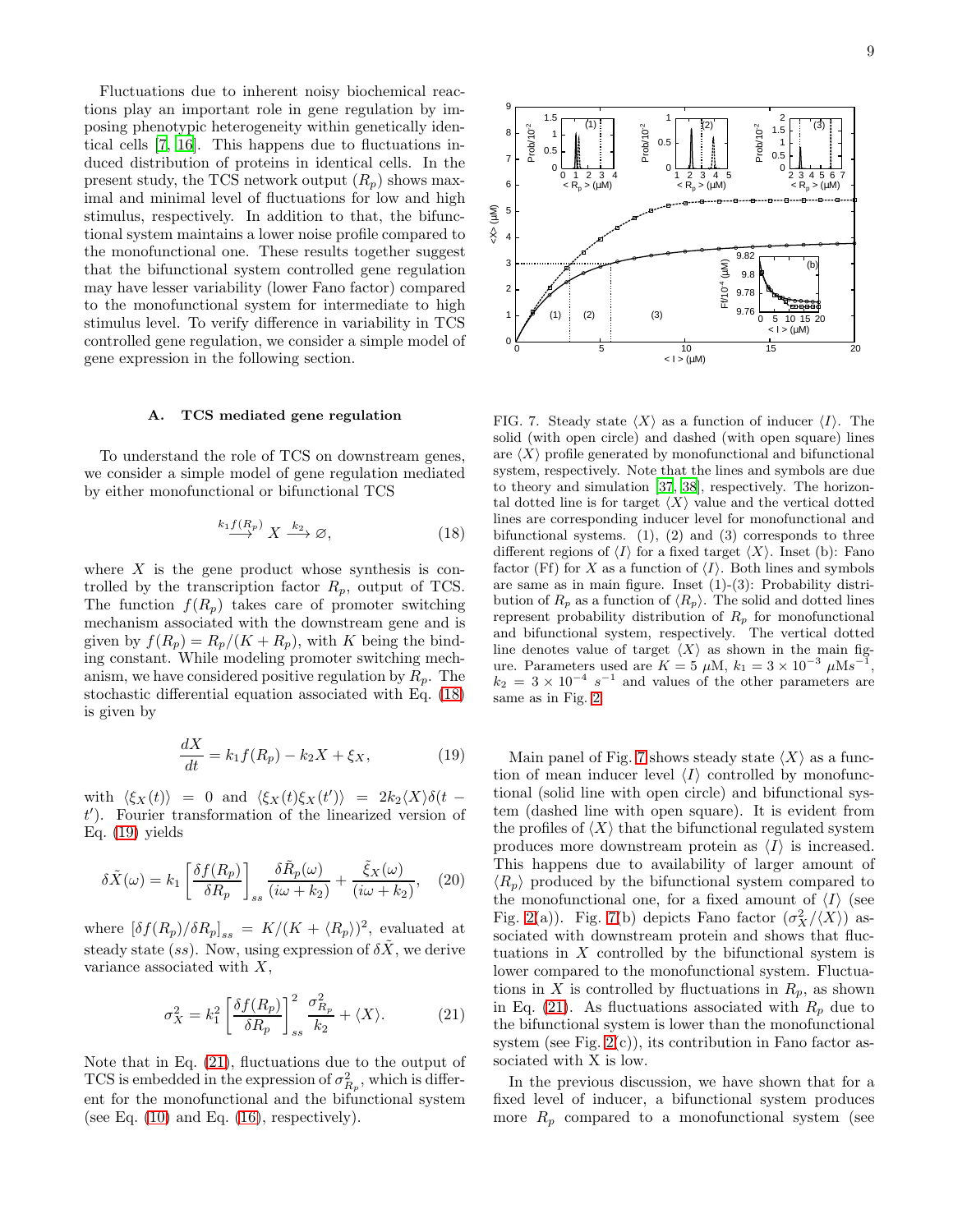Fig.  $2(a)$ ). From this observation, we commented that a bifunctional system is more effective than a monofunctional one in regulating downstream genes for intermediate to high inducer level. To verify our remark, we numerically calculate probability distribution of  $R_p$  (transcription factor for target gene) for monofunctional and bifunctional system (solid and dashed lines in inset (1)- (3) of Fig. [7\)](#page-8-3) for different values of  $\langle I \rangle$  and check whether they are able to cross the fixed  $\langle X \rangle$  value (vertical dotted line in inset  $(1)-(3)$  of Fig. [7\)](#page-8-3). The distribution profiles give an idea of whether the pool of  $R_p$  is able to generate a fixed level of gene product, in presence of inducer. For this, we set the value of downstream product X at 3  $\mu$ M (horizontal dotted line in the main panel of Fig. [7\)](#page-8-3) which intercepts both profiles of  $\langle X \rangle$  at two different values of  $\langle I \rangle$ . To be explicit, for  $\langle I \rangle = 3.2 \mu M$  and 5.6 $\mu$ M, the horizontal dotted line intercepts the profile of bifunctional and monofunctional system, respectively. This, in turn, generates three different regions of  $\langle I \rangle$ , (1), (2) and (3) shown in the main panel of Fig. [7.](#page-8-3) When value of  $\langle I \rangle$ lies within region (1), the distribution profiles of  $R_p$  for both systems are unable to cross the required value of  $\langle X \rangle$  (inset (1) of Fig. [7\)](#page-8-3). This scenario changes as we move to region (2). In this region, the distribution profile of the bifunctional system crosses target  $\langle X \rangle$  value, but the distribution profile of the monofunctional system is unable to cross the same (inset (2) of Fig. [7\)](#page-8-3)). This happens due to low and high pool of  $R_p$  generated by monofunctional and bifunctional system, respectively. As we further move to region (3), we see that the distribution profiles of both the systems are able to cross the target  $\langle X \rangle$  value as both produce enough  $R_p$  to achieve the goal.

# IV. CONCLUSION

To conclude, we have developed a stochastic model for signal transduction mechanism in bacterial TCS. The proposed model takes into account the difference in the functionality of the sensor kinase. This difference in functionality leads to a classification of the TCS, viz., monofunctional and bifunctional. Considering only the phosphotransfer mechanism within TCS triggered by external stimulus, we have derived Langevin equation associated with system components for both systems (monofunctional and bifunctional). Using the expression of phosphorylated response regulators, we have calculated different physically realizable quantities, viz., variance, Fano factor (variance/mean), mutual information at steady state. Our analysis suggests that at low external stimulus, both systems reliably transduce information due to changes made in the extra-cellular environment. Moreover, due to functional difference of the sensor kinase, it has been observed that fidelity of the bifunctional system is higher than that of the monofunctional system. Functionality of monofunctional system has been predicted to be increasable by reducing the amount of auxiliary protein  $(P_h)$  which can be tested experimentally. We further extend our analysis by studying TCS mediated gene regulation which shows that the bifunctional system is more effective in producing target gene product for intermediate to high inducer level with lesser variability.

### ACKNOWLEDGMENTS

We thank Debi Banerjee for critical reading of the manuscript. AKM and AB are thankful to UGC (UGC/776/JRF(Sc)) and CSIR (09/015(0375)/2009- EMR-I), respectively, for research fellowship. SKB acknowledges support from Bose Institute through Institutional Programme VI - Development of Systems Biology.

- <span id="page-9-0"></span>[1] H. H. McAdams and L. Shapiro, Science 269, 650 (1995).
- [2] J. J. Tyson, K. C. Chen, and B. Novak, Curr Opin Cell Biol 15, 221 (2003).
- <span id="page-9-1"></span>[3] U. Alon, Nat Rev Genet 8, 450 (2007).
- <span id="page-9-2"></span>[4] A. H. West and A. M. Stock, Trends Biochem Sci 26, 369 (2001).
- <span id="page-9-5"></span>[5] M. T. Laub and M. Goulian, Annu Rev Genet 41, 121 (2007).
- <span id="page-9-3"></span>[6] L. J. Kenney, Curr Opin Microbiol 13, 168 (2010).
- <span id="page-9-4"></span>[7] A. Tiwari, G. Balázsi, M. L. Gennaro, and O. A. Igoshin, Phys Biol 7, 036005 (2010).
- <span id="page-9-6"></span>[8] W. Hsing, F. D. Russo, K. K. Bernd, and T. J. Silhavy, J Bacteriol 180, 4538 (1998).
- <span id="page-9-7"></span>[9] S. D. Goldberg, G. D. Clinthorne, M. Goulian, and W. F. DeGrado, Proc Natl Acad Sci U S A 107, 8141 (2010).
- <span id="page-9-8"></span>[10] Y. Hart, Y. E. Antebi, A. E. Mayo, N. Friedman, and U. Alon, Proc Natl Acad Sci U S A 109, 8346 (2012).
- <span id="page-9-9"></span>[11] Y. Hart and U. Alon, Mol Cell 49, 213 (2013).
- <span id="page-9-10"></span>[12] G. Shinar, R. Milo, M. R. Martínez, and U. Alon, Proc Natl Acad Sci U S A 104, 19931 (2007).
- <span id="page-9-11"></span>[13] J. Paulsson, Nature **427**, 415 (2004).
- [14] N. Rosenfeld, J. W. Young, U. Alon, P. S. Swain, and M. B. Elowitz, Science 307, 1962 (2005).
- [15] A. Zaslaver, A. Bren, M. Ronen, S. Itzkovitz, I. Kikoin, S. Shavit, W. Liebermeister, M. G. Surette, and U. Alon, Nat Methods 3, 623 (2006).
- <span id="page-9-13"></span>[16] M. Kaern, T. C. Elston, W. J. Blake, and J. J. Collins, Nat Rev Genet 6, 451 (2005).
- [17] R. Silva-Rocha and V. de Lorenzo, Annu Rev Microbiol 64, 257 (2010).
- [18] A. Eldar and M. B. Elowitz, Nature 467, 167 (2010).
- [19] G. Balázsi, A. van Oudenaarden, and J. J. Collins, Cell 144, 910 (2011).
- <span id="page-9-12"></span>[20] B. Munsky, G. Neuert, and A. van Oudenaarden, Science 336, 183 (2012).